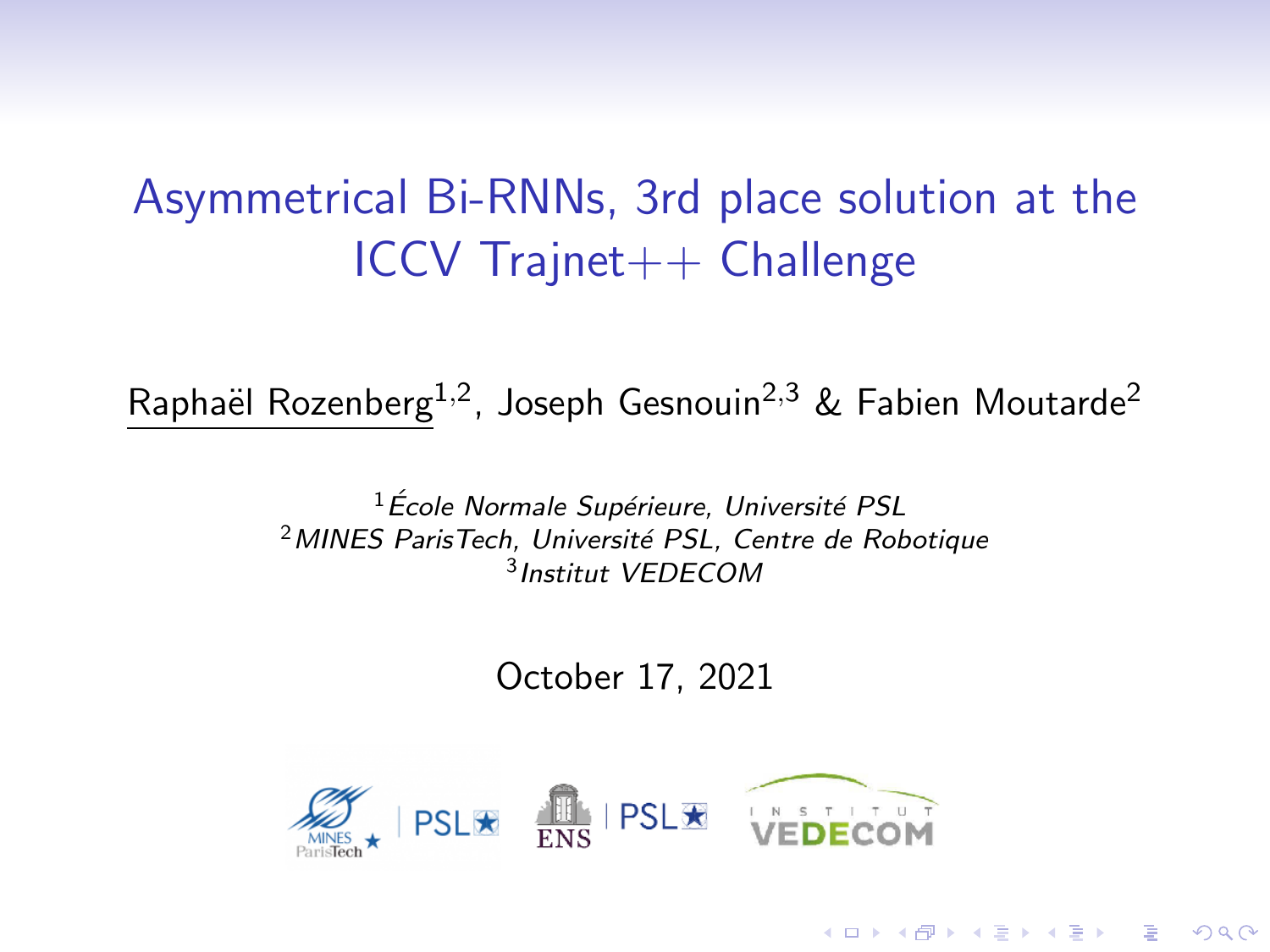# Typical pipeline



- Modern approaches specifically focused on the presence of social interactions.
- We focus on the encoding part of the trajectories of individual people.

 $^1$ [\[Kothari et al., 2021\]](#page-5-0), "Human trajectory forecasting in crowds: A deep learning perspective"

 $^{2}$ [\[Alahi et al., 2016\]](#page-5-1) "Social Istm: Human trajectory prediction in crowded spaces"KO KA KO KERKER KONGK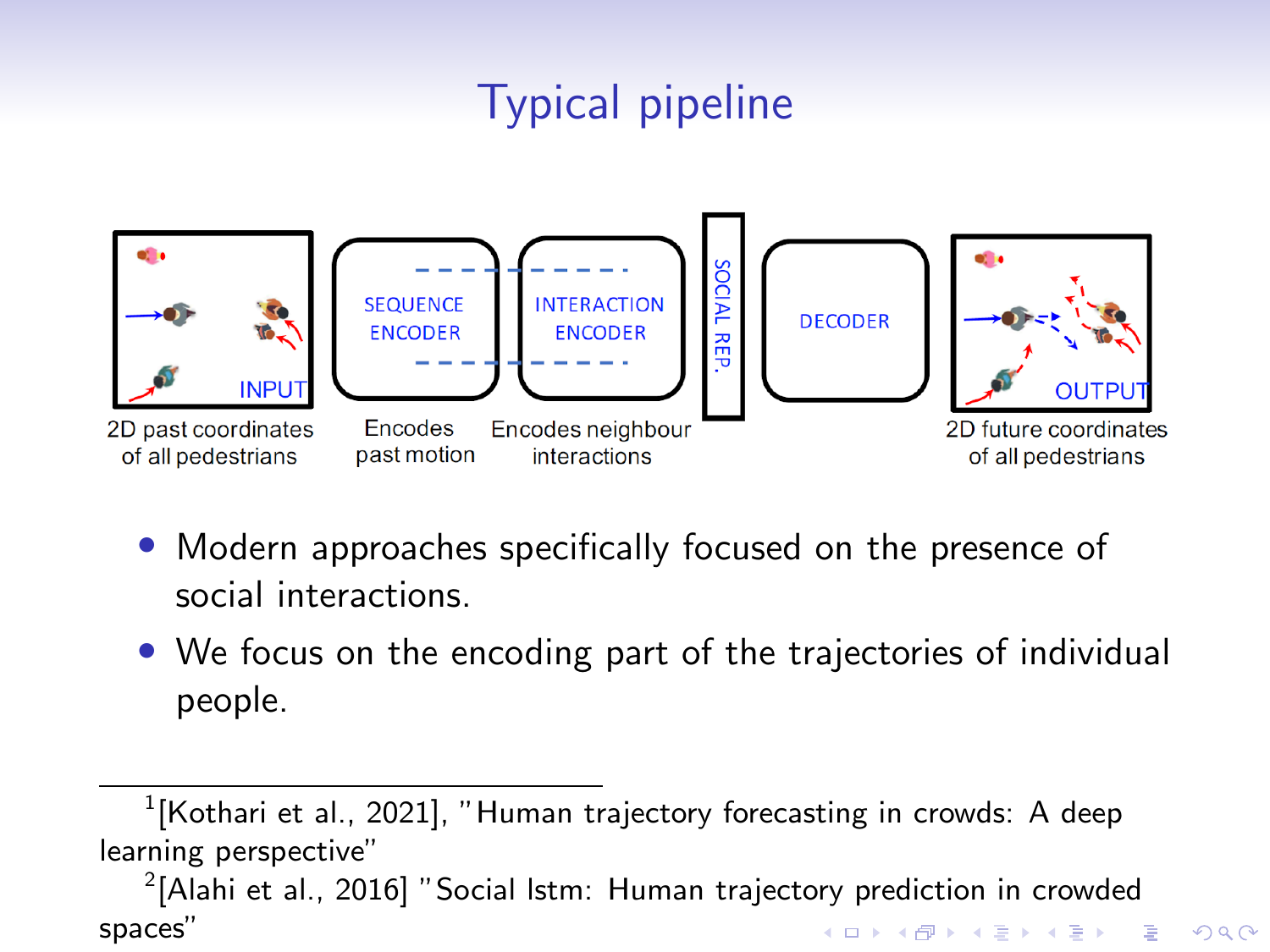# A better encoder? From RNNs & Bi-RNNs to U-RNNs

The data has a **preferred direction** in time: the forward direction.



 $\rightarrow$  We accumulate information while knowing which part of the information will be useful in the future.

 $^1$ [\[Xue et al., 2017\]](#page-5-2),"Bi-prediction: pedestrian trajectory prediction based on bidirectional LSTM classification."KO KA (FRA 1988) DE XONO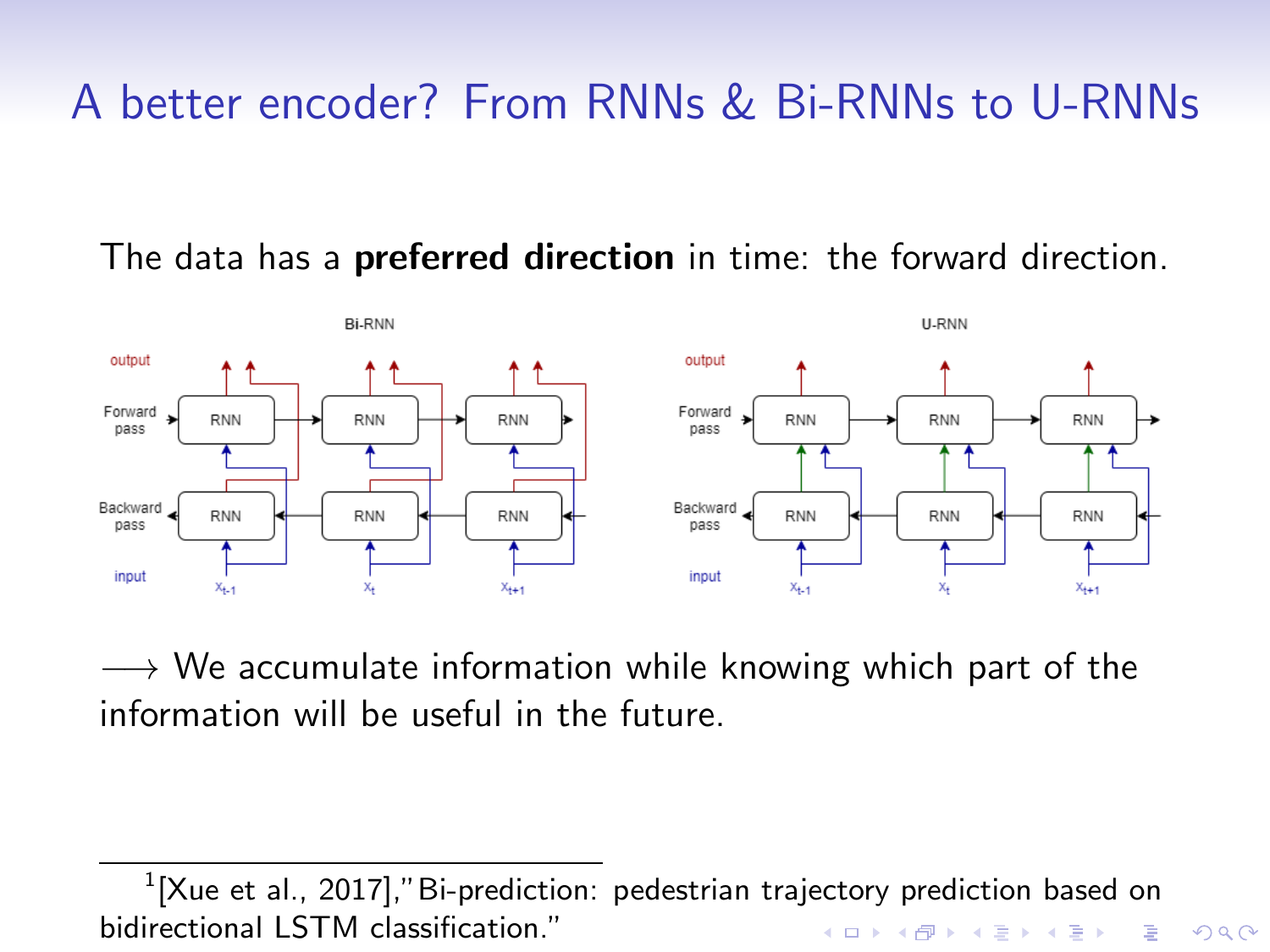#### Results on  $Trainet++$  real world dataset

| Model<br>(Encoder - Decoder)                           | Interaction     | ADE(m)<br>$± 0.01$ m | FDE (m)<br>$± 0.01$ m | Col-I $(\%)$<br>± 0.5% | Col-II $(%)$<br>$±1\%$ |
|--------------------------------------------------------|-----------------|----------------------|-----------------------|------------------------|------------------------|
| Constant velocity                                      | None            | 0.68                 | 1.42                  | 14.3                   | 15.2                   |
| $\overline{\mathsf{None}}$ - $\overline{\mathsf{GRU}}$ | Dir.            | 0.63                 | $1.\overline{3}3$     | 6.9                    | $\overline{12.1}$      |
| LSTM - LSTM                                            | Occ.            | 0.58                 | 1.23                  | 11.5                   | $\overline{13.9}$      |
| <b>U-LSTM - LSTM</b>                                   | Occ.            | 0.57                 | 1.22                  | 10.2                   | 14.9                   |
| GRU - GRU                                              | Dir.            | 0.58                 | 1.24                  | 6.5                    | $\overline{12.4}$      |
| Bi-GRU - GRU                                           | Dir.            | 0.59                 | 1.26                  | 6.7                    | 11.7                   |
| U-GRU - GRU                                            | Dir.            | 0.58                 | 1.25                  | 6.5                    | 11.7                   |
| reversed U-GRU - GRU                                   | Dir.            | 0.58                 | 1.25                  | 6.5                    | 11.0                   |
| LSTM - LSTM                                            | Dir.            | 0.58                 | 1.25                  | 6.4                    | 11.4                   |
| Bi-LSTM - LSTM                                         | Dir.            | 0.59                 | 1.28                  | 6.2                    | 11.9                   |
| <b>U-LSTM - LSTM</b>                                   | Dir.            | 0.56                 | 1.22                  | 5.2                    | 11.9                   |
| reversed U-LSTM - LSTM                                 | Dir.            | 0.58                 | 1.26                  | 6.6                    | 11.1                   |
| LSTM - LSTM                                            | Soc.            | 0.55                 | 1.18                  | 6.9                    | 12.7                   |
| <b>U-LSTM - LSTM</b>                                   | Soc.            | 0.53                 | 1.15                  | 6.5                    | 11.5                   |
| Social NCE                                             | $Soc. + contr.$ | 0.53                 | 1.14                  | 5.3                    | 11.3                   |

 $^1$ [\[Liu et al., 2021\]](#page-5-3), "Social NCE: Contrastive Learning of Socially-aware Motion Representations"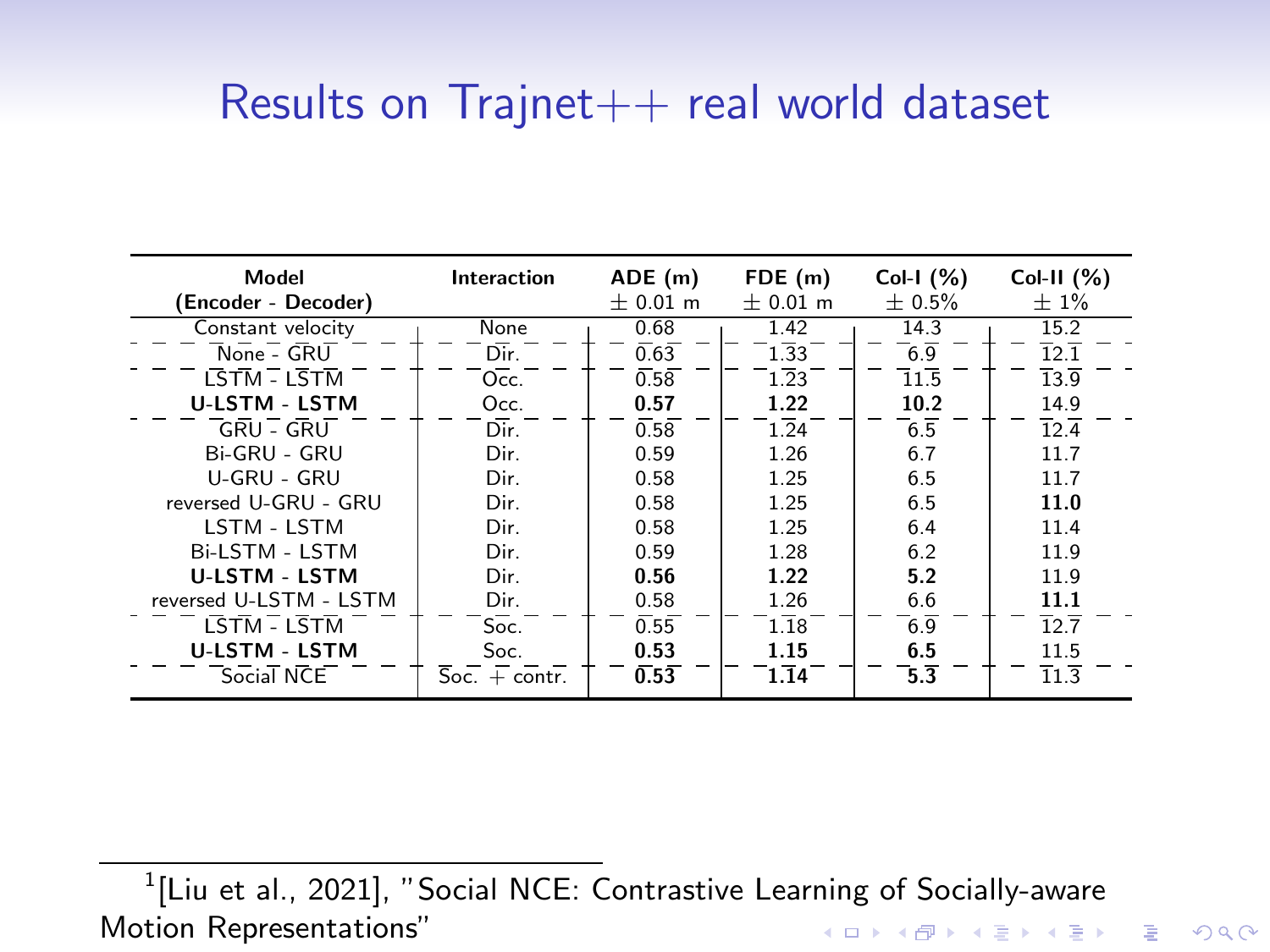### Conclusion

- A new sequence encoder.
- Interactions are **NOT** the only aspect on which pedestrian trajectory prediction can progress.
- Could be used to significantly improve current trajectory prediction algorithms:
	- TrouSPI-Net [\[Gesnouin et al., 2021\]](#page-5-4)
	- (GO)-Home [\[Gilles et al., 2021a,](#page-5-5) [Gilles et al., 2021b\]](#page-5-6)

 $\rightarrow$  [\[Rozenberg et al., 2021\]](#page-5-7), "Asymmetrical Bi-RNN for pedestrian trajectory encoding", https://arxiv.org/abs/2106.04419

4 0 > 4 4 + 4 = + 4 = + = + + 0 4 0 +